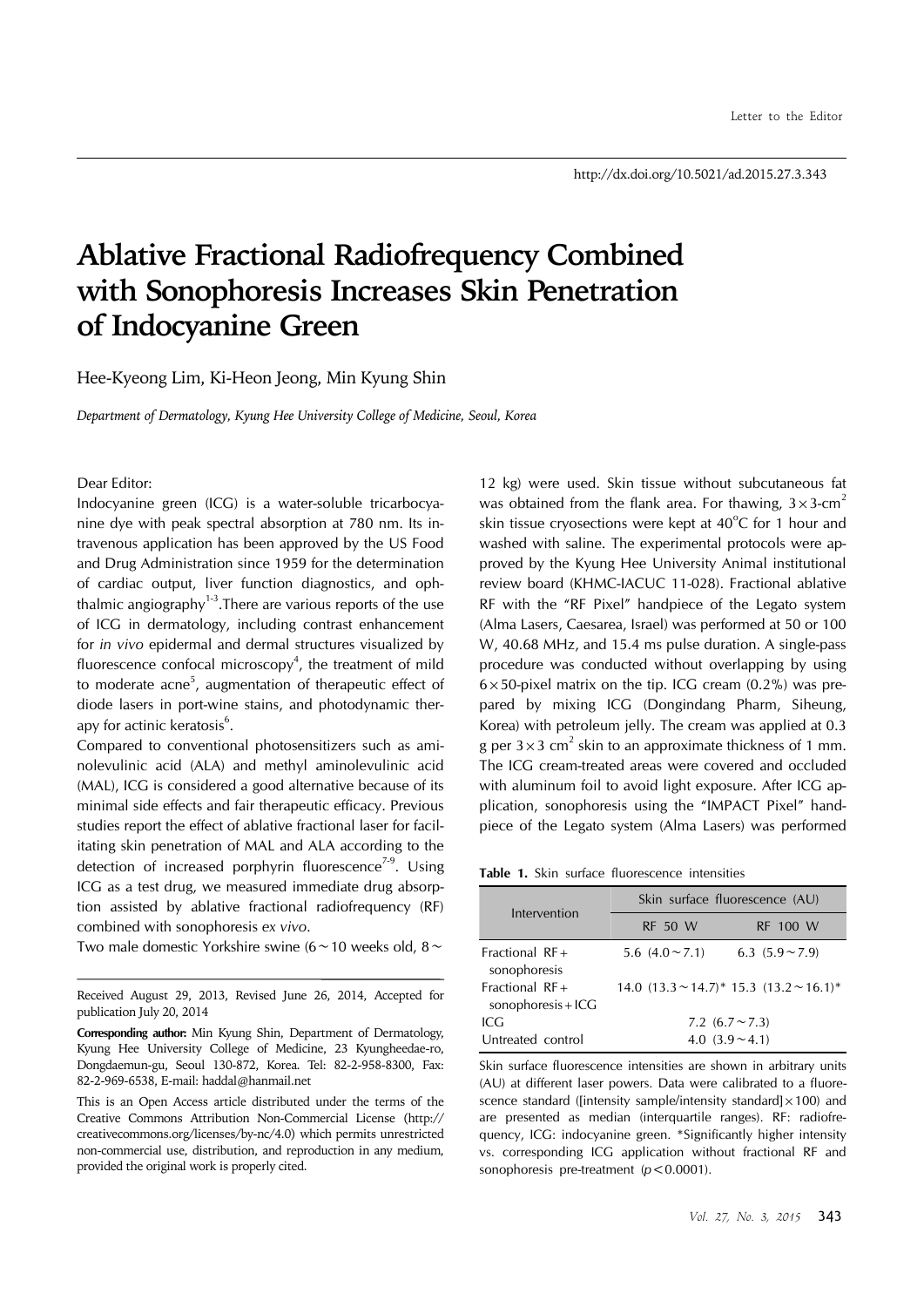

**Fig. 1.** Representative images showing skin surface fluorescence as a result of different treatments. (A) Without pretreatment, (B) pretreatment with fractional radiofrequency (RF)+sonophoresis at 50 W, (C) pretreatment with fractional RF+sonophoresis at 100 W.

with power of 50 Hz for 30 seconds. To detect and image ICG fluorescence, the Maestro system (Caliper Life Sciences Inc., Hopkinton, MA, USA) with a near-infrared 740:10:950 filter was used. The average fluorescence index was measured by the Maestro system immediately after treatment. Higher fluorescence intensity indicates greater percutaneous ICG uptake $^{\rm 8}.$ 

The results are summarized in Table 1. Fluorescence intensity was higher after fractional RF and sonophoresis without ICG application than that in the untreated control. It should be noted that when the dermal connective tissue is exposed after ablative treatment, the autofluorescence derived from collagen and elastin could increase the fluorescence intensity.

ICG-induced fluorescence was significantly higher on fractional RF and sonophoresis-pretreated skin than the untreated area (*p*<0.0001). Higher treatment energy tended to enhance fluorescence to a greater extent than lower energy, although the difference between energies was not significant (Fig. 1).

Fang et al.<sup>7</sup> report that among Er:YAG laser, microdermabrasion, iontophoresis, and electroporation, Er:YAG laser resulted in the greatest enhancement of ALA permeation. In addition, the addition of iontophoresis or electroporation toresurfacing techniques caused a profound synergistic effect on ALA permeation. Haedersdal et al.<sup>8</sup> report that ablative fractional laser treatment facilitates the delivery of topical MAL deep into the skin. Our results suggest ablative RF followed by sonophoresis can immediately double ICG fluorescence. Ablative RF using the Legato system uses RF energy to produce micro-sparks transmitted between the skin surface and RF electrode, producing micro-channels. Acoustic pressure ultrasound between the skin and sonotrode can enhance the delivery of ICG fluorescence via these micro-channels through a hammer-like "push-and-pull" effect. In a recent *in vivo*  study using human skin, Issa et al.<sup>10</sup> demonstrated that pretreatment with ablative fractional RF associated with acoustic pressure improves the efficacy of steroids in hypertrophic scar treatment. Hence, it can be assumed that fractional laser and sonophoresis can be applied to enhance the absorption of intralesionally administered hydrophilic drugs.

The major limitation of the current study is that the test method was not compared with a previous method such as ablative laser or sonophoresis alone. In conclusion, fractional RF combined with sonophoresis pretreatment can facilitate the skin penetration of ICG. This pretreatment process can shorten the incubation period of ICG and maximize the treatment effect.

## **REFERENCES**

- 1. Desmettre T, Devoisselle JM, Mordon S. Fluorescence properties and metabolic features of indocyanine green (ICG) as related to angiography. Surv Ophthalmol 2000;45: 15-27.
- 2. Alford R, Simpson HM, Duberman J, Hill GC, Ogawa M, Regino C, et al. Toxicity of organic fluorophores used in molecular imaging: literature review. Mol Imaging 2009;8: 341-354.
- 3. Haller M, Akbulut C, Brechtelsbauer H, Fett W, Briegel J, Finsterer U, et al. Determination of plasma volume with indocyanine green in man. Life Sci 1993;53:1597-1604.
- 4. Skvara H, Kittler H, Schmid JA, Plut U, Jonak C. In vivo fluorescence confocal microscopy: indocyanine green enhances the contrast of epidermal and dermal structures. J Biomed Opt 2011;16:096010.
- 5. Jang MS, Doh KS, Kang JS, Jeon YS, Suh KS, Kim ST. A comparative split-face study of photodynamic therapy with